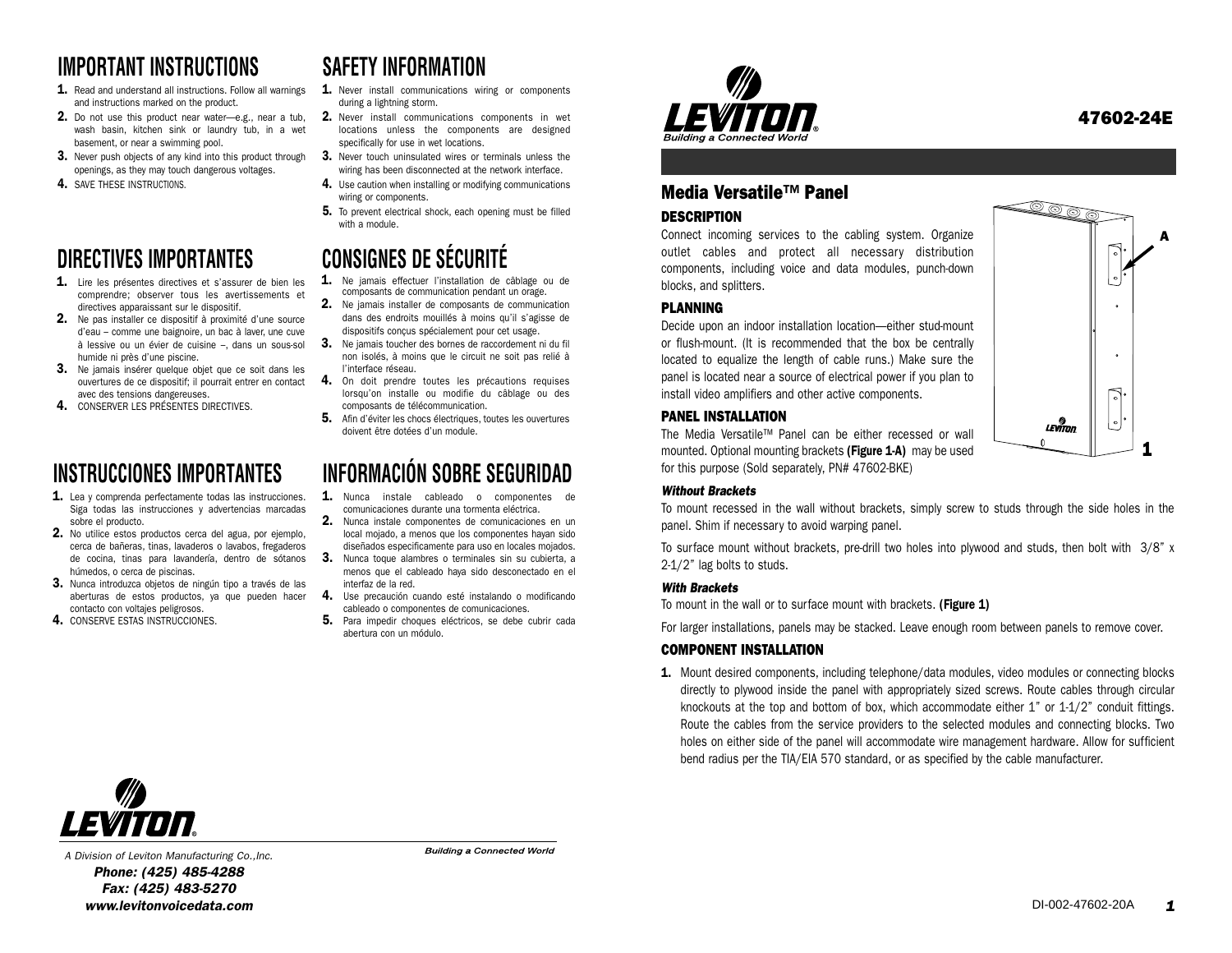- 2. Terminate outlet cables to each module or connecting block using appropriate tools. Attach any other patch cords and cables as necessary.
- 3. Cover secures to panel two ways: 1) via the front of the cover with tamper resistant lid feature; 2) via the sides of the cover with two 10-24 screws or security screws. (Figure 2)

#### *Components shown are not included.*

#### VOICE/DATA APPLICATIONS

Local Area Network hub can be mounted in or near Media Versatile Panel. Install a voice/data outlet, consisting of two Category 5 or 5e cables, in each room. Consider extra outlets in larger rooms, in home office areas, or in rooms where furniture arrangements may dictate requirements for outlets on two or more walls. The Media Versatile Panel cable is sometimes installed with conduit or raceway to facilitate future system upgrades and changes.

#### VIDEO APPLICATIONS

A video service unit, splitter(s), and/or amplifiers may be located at the Media Versatile Panel. Utilize 75 ohm termination caps at idle outlets. Install video outlets in each room that will have possible TV installation. Consider extra outlets in larger rooms, or in rooms where video equipment may have several location options. Two runs of RG6 quad shield cable allow for video distribution from any video source as well as distribution to a TV at each outlet location. Connections and electronics should be kept indoors; therefore, it is not advisable to place the panel outdoors.



#### Typical Voice/Data Wiring System



#### **VIDEO WIRING SYSTEM** Typical Video Wiring System



#### Client Notes/Notes de l'utilisateur/Notas del usuario:

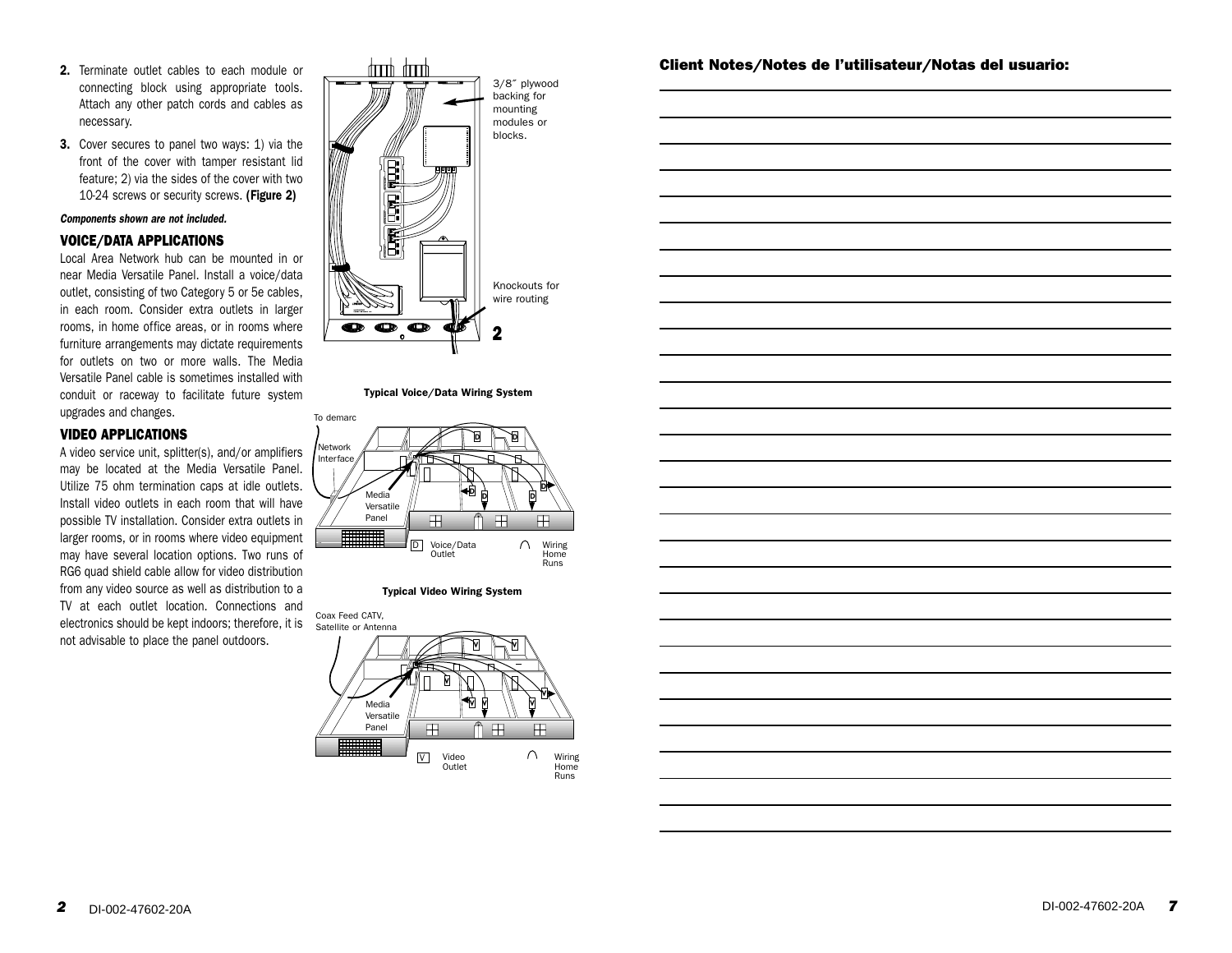3. La tapa se fija al panel de dos maneras; 1) por el frente del panel con ganchos de seguridad; 2) por los lados con dos tornillos 10-24 o tornillos de seguridad. (Ilustración 2)

*Los componentes mostrados no están incluidos.*

#### APLICACIONES DE VOZ Y DATOS

Las central de la red local (LAN) puede ser instalada adentro o cerca del Panel Media Versatile. Instale una salida (enchufe) de voz y datos que consista del dos cables Categoría 5 ó 5e en cada cuarto. Considere un mayor número de enchufes en cuartos grandes, oficinas, o en cuartos en donde la ubicación de muebles determine la necesidad de mas enchufes. A veces el cable del Panel Media Versatile es instalado con un conducto o canaleta para facilitar futuras mejoras o expansiones.

#### APLICACIÓN DE VIDEO

En el Panel de Medios Versátil se pueden instalar una unidad de servicio de video, distribuidor(es), y/o amplificadores. Cubra los enchufes que no utilice con tapas de 75 ohmios. Instale enchufes de video en todos los cuartos que en algún momento puedan tener un televisor. Considere un mayor número de enchufes en cuartos grandes, o en cuartos en donde el equipo de video posea varias opciones de instalación. Dos cables RG6 blindados permiten la distribución de cualquier fuente de video a parte de TV en cada localidad de los enchufes. Mantenga todos los componentes electrónicos y conexiones bajo techo. No recomendamos instalar el panel a la intemperie.



Sistema de Cableado Típico de Voz/Datos



#### Sistema de Cableado Típico de Video

Alimentación Coaxial de TV por cable, Satélite o Antena **V V V V** Panel **V V V** Media Versatile 田 m 田 m mm  $\bigcap$  Cables de V

Enchufe de Video retorno



### Panneau polyvalent Media Versatile<sup>MC</sup>

#### **DESCRIPTION**

PRÉPARATION

exemple).

Ce panneau polyvalent permet de raccorder les lignes de service entrantes au système de câblage interne. Il facilite en outre la gestion des câbles de sortie, tout en protégeant les divers composants de distribution utilisés, qu'il s'agisse de répartiteurs, de plaquettes de connexion ou de modules de transmission des signaux vidéo, de la voix et des données.

Choisir un emplacement intérieur central qui permette d'avoir des longueurs à peu près égales de câble, et déterminer le type d'installation requis, soit en saillie (sur un montant), soit encastré. S'assurer d'installer le panneau près d'une source d'alimentation électrique si on prévoit y installer des composants actifs (comme un amplificateur vidéo, par



### INSTALLATION DU PANNEAU

Les panneaux Media Versatile<sup>MC</sup> peuvent être installés en saillie ou encastrés. Pour ce faire, on peut employer des supports de montage optionnels (n° 47602-BKE, figure 1-A), vendus séparément.

#### *Installation sans supports de montage*

Pour encastrer le panneau, en visser les parois latérales aux montants adjacents. Mettre de niveau au besoin afin d'éviter le gauchissement.

Pour installer le panneau en saillie, percer deux trous dans le fond en contreplaqué et les montants; fixer ensuite le panneau au moyen de grosse vis à bois d'environ un sur six centimètres.

#### *Installation avec supports de montage*

Pour encastrer le panneau ou l'installer en saillie au moyen des supports, se reporter à la figure 1.

Dans les applications plus complexes, on peut superposer plusieurs panneaux; on doit cependant <sup>s</sup>'assurer de laisser suffisamment d'espace entre chacun pour permettre l'ouverture des couvercles.

#### INSTALLATION DES COMPOSANTS

1. Fixer les composants voulus (répartiteurs, plaquettes de connexion, modules de transmission de signaux vidéo/de la voix/de données, etc.) au fond en contreplaqué du panneau au moyen de vis de calibre approprié. Acheminer les câbles par les débouchures circulaires des parties supérieure et inférieure du panneau, lesquelles conviennent aux raccords de conduit d'un diamètre approximatif de 2,5 à 3,5 cm. Acheminer les câbles des entrées de service aux composants appropriés. Les deux trous latéraux acceptent les dispositifs de gestion de câblage. S'assurer de respecter le rayon de courbure nominal des câbles, conformément à la norme TIA/EIA 570 ou aux recommandations du fabricant.

47602-24E